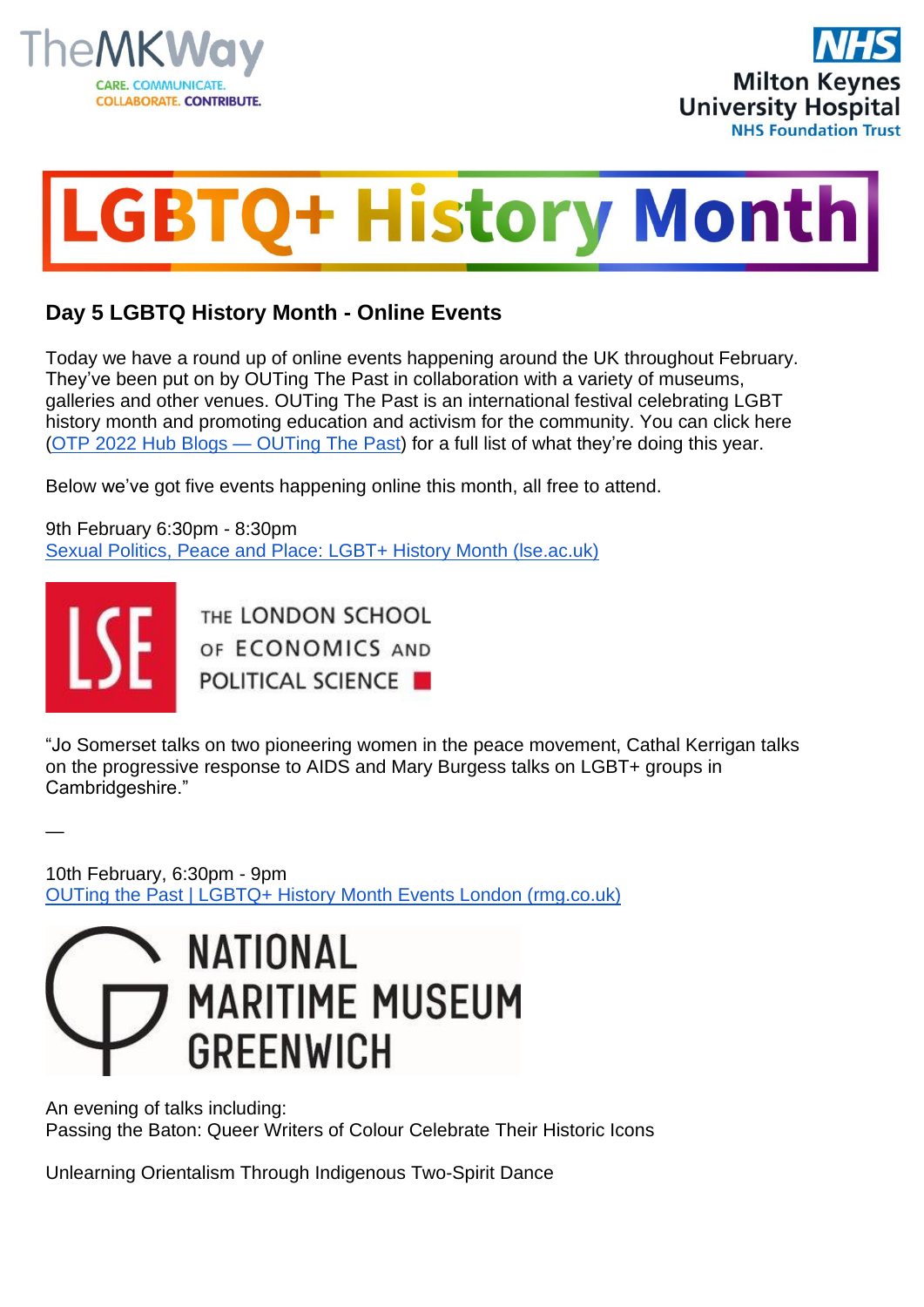Writing Ourselves Back Into History: the place of queer historical fiction

12th February 9:50am - 2:30pm [Celebrate](https://gbr01.safelinks.protection.outlook.com/?url=https%3A%2F%2Fmuseumsandgalleries.leeds.gov.uk%2Fengagement%2Fcommunity-engagement%2Fcelebrate-lgbt-history-at-outing-the-past-leeds-next-week%2F&data=04%7C01%7CCara.Crotty%40mkuh.nhs.uk%7C40e2ae519db24fc06fdd08d9ea388348%7Ce96dd0a15d474a949e4a5c1056daa82c%7C0%7C0%7C637798350698142430%7CUnknown%7CTWFpbGZsb3d8eyJWIjoiMC4wLjAwMDAiLCJQIjoiV2luMzIiLCJBTiI6Ik1haWwiLCJXVCI6Mn0%3D%7C3000&sdata=Yo22%2FjUv4sGqAFdRvZGKelQeNjCE8DsXIXW2TUqLvyA%3D&reserved=0) LGBT+ history at OUTing the Past Leeds next week - Leeds Museums & Galleries



A day of talks including: The Secret Lives of Scientists: LGBTQ+ representation and inclusion in the sciences

The Gallus of Catterick - ancient Roman transgender priestess

Queer Memorials: disrupted space-time

Growing up gay in Ghana

LGBTQ+ Archives. How can we move towards a more inclusive community history?

Presentations of gender in the ancient world: A discussion of the Dresden Satyr and the Hermaphrodite statue

—

—

17th February 4pm-6pm Outing the Past Festival [\(shakespeare.org.uk\)](https://gbr01.safelinks.protection.outlook.com/?url=https%3A%2F%2Fwww.shakespeare.org.uk%2Fvisit%2Fwhats-on%2Fouting-past-festival-2022%2F&data=04%7C01%7CCara.Crotty%40mkuh.nhs.uk%7C40e2ae519db24fc06fdd08d9ea388348%7Ce96dd0a15d474a949e4a5c1056daa82c%7C0%7C0%7C637798350698142430%7CUnknown%7CTWFpbGZsb3d8eyJWIjoiMC4wLjAwMDAiLCJQIjoiV2luMzIiLCJBTiI6Ik1haWwiLCJXVCI6Mn0%3D%7C3000&sdata=nwgl4WUnohFySE8%2FMRLLkGh2%2BVrQXTzYIVWx51DJmZA%3D&reserved=0)